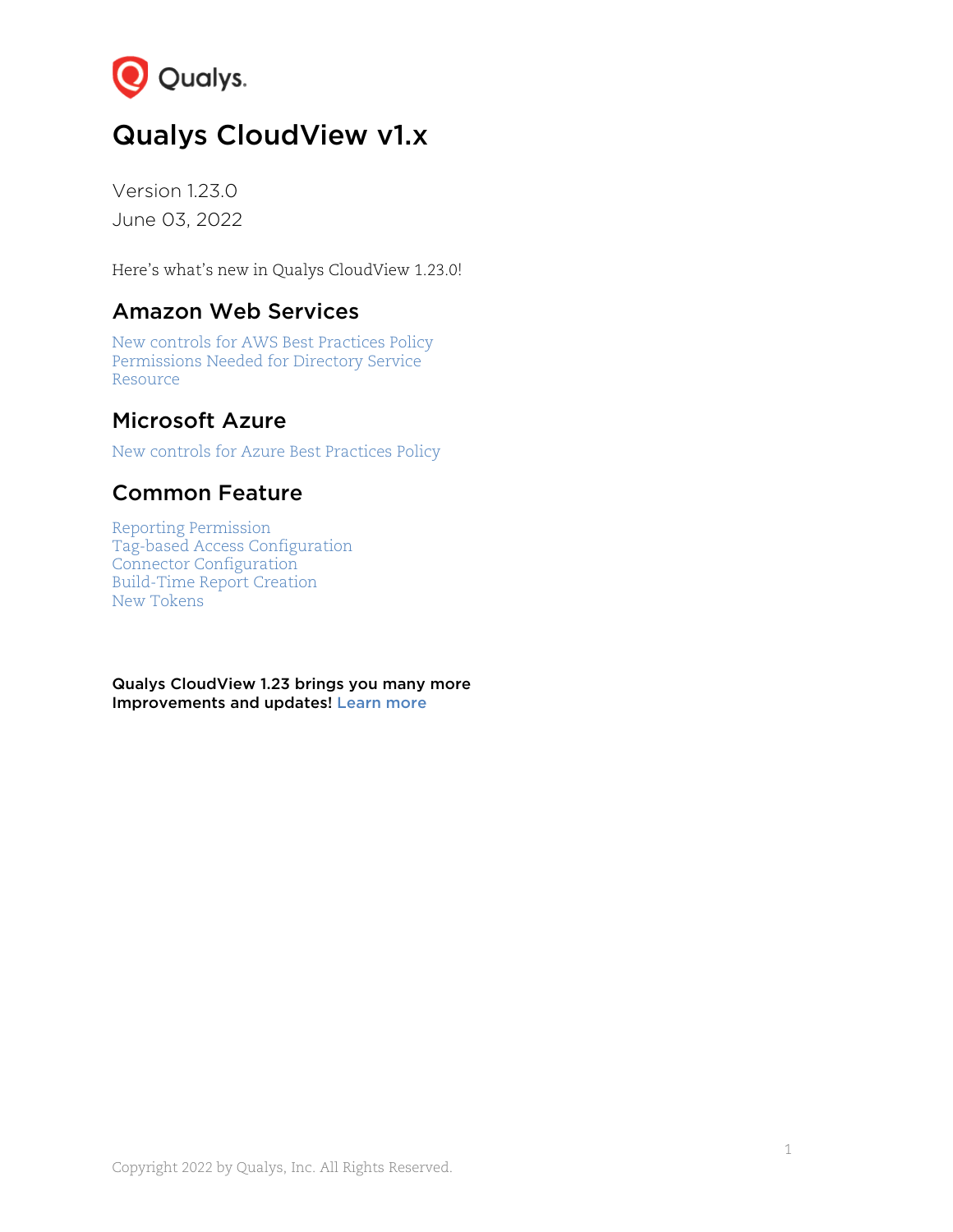# Amazon Web Services

## <span id="page-1-0"></span>New controls for AWS Best Practices Policy

We have introduced the following new controls for AWS Best Practices Policy.

| <b>CID</b> | Service                   | Resource                         | <b>Title</b>                                                                                                          |  |  |  |  |
|------------|---------------------------|----------------------------------|-----------------------------------------------------------------------------------------------------------------------|--|--|--|--|
| 447        | DataSync                  | DataSync Task                    | Ensure to enable data integrity checks for<br>only files transferred in datasync task                                 |  |  |  |  |
| 446        | DataSync                  | DataSync Task                    | Ensure a loggroup is created to upload<br>logs of datasync task to the cloudwatch<br>log group                        |  |  |  |  |
| 448        | IAM                       | <b>IAM Server</b><br>Certificate | Ensure that all your SSL/TLS IAM<br>certificates are using 2048 or higher bit<br>RSA keys                             |  |  |  |  |
| 449        | API Gateway               | Rest API<br>Gateway              | Ensure to disable default endpoint for all<br>the APIs                                                                |  |  |  |  |
| 450        | Microsoft AD<br>Directory | Microsoft AD<br>Directory        | Ensure that Microsoft AD directory<br>forward domain controller security event<br>logs to cloudwatch logs             |  |  |  |  |
| 451        | SQS                       | SQS Queue                        | Ensure SQS queues uses KMS customer<br>managed master key                                                             |  |  |  |  |
| 452        | SQS                       | SQS Queue                        | Ensure SQS queues are encrypted in<br>transit                                                                         |  |  |  |  |
| 453        | EFS                       | EFS                              | Ensure to block public access to Amazon<br>EFS file systems                                                           |  |  |  |  |
| 407        | Elasticache               | Elasticache                      | Ensure all data stored in the Elasticache<br>Replication Group is securely encrypted at<br>transit and has auth token |  |  |  |  |
| 256        | CloudTrail                | CloudTrail                       | Ensure that trail is configured on<br>organization level                                                              |  |  |  |  |
| 264        | CloudTrail                | CloudTrail                       | Ensure a Trail includes the global services                                                                           |  |  |  |  |
| 272        | CloudTrail                | CloudTrail                       | Ensure to log KMS events to the trail                                                                                 |  |  |  |  |
| 355        | CloudTrail                | CloudTrail                       | Ensure Trail is configured to log Data<br>events for s3 buckets                                                       |  |  |  |  |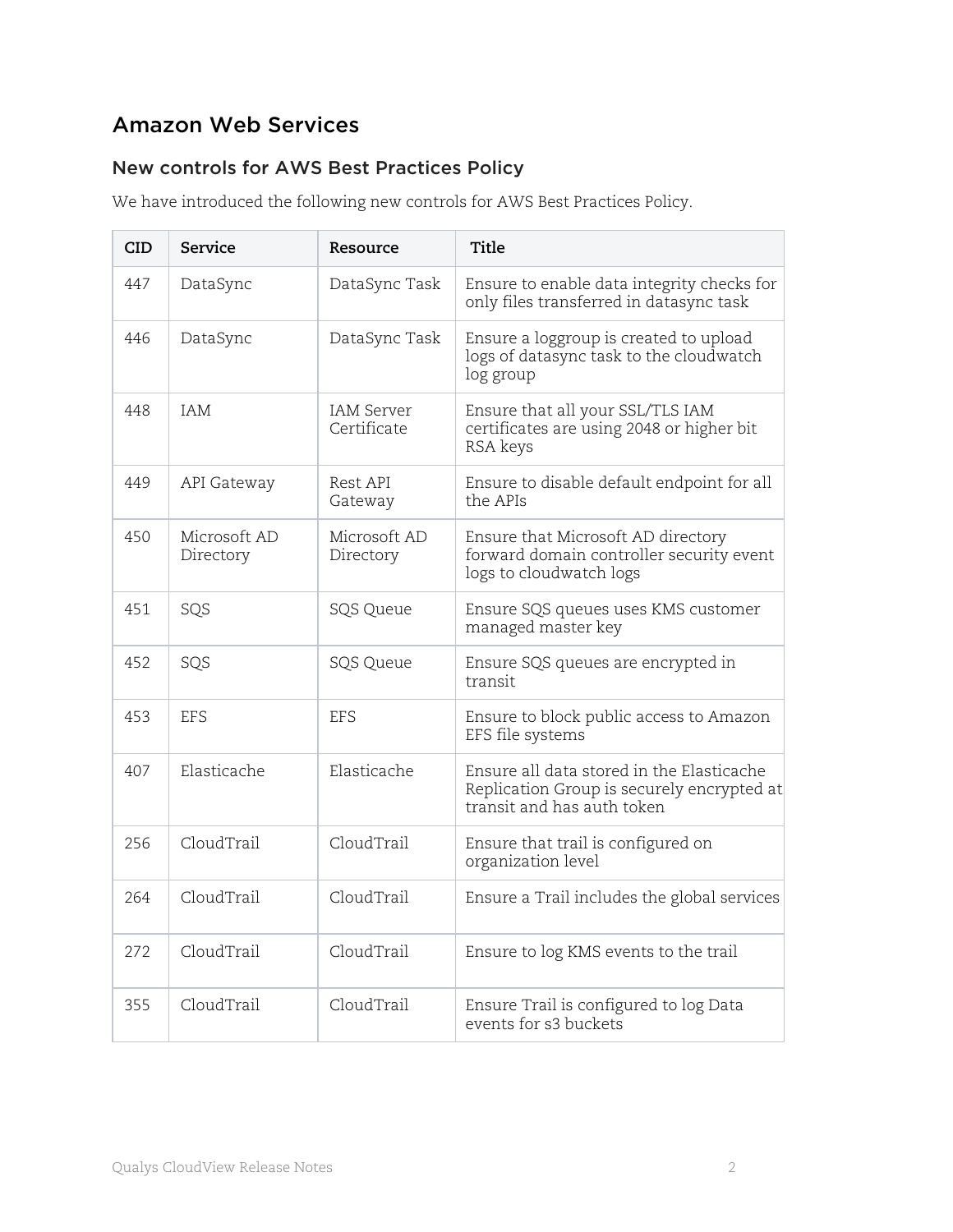#### <span id="page-2-0"></span>Permissions Needed for Directory Service Resources

The cross-account role associated with the AWS connector needs additional permissions to fetch information about the Directory Service resource. To fetch information about the resource in your cloud environment, you need to assign these additional permissions to the IAM role associated with the AWS connector. You can create a new policy with the required permissions and attach the policy to the IAM role associated with the AWS connector. The detailed steps for policy creation and associating with the IAM role are listed in the Connector online help.

# Microsoft Azure

#### <span id="page-2-1"></span>New controls for Azure Best Practices Policy

| <b>CID</b> | Service                        | Resource                    | Title                                                                                                          |
|------------|--------------------------------|-----------------------------|----------------------------------------------------------------------------------------------------------------|
| 50221      | CosmosDB                       | CosmosDB                    | Ensure consistency level is not set to "eventual"<br>for Azure CosmosDB account                                |
| 50237      | SQL                            | SQL Server                  | Ensure that Auditing Retention is greater than<br>90 days for Azure MSSQL Server                               |
| 50337      | SQL                            | SQL Server                  | Ensure access to Azure SQL Servers is restricted<br>within Azure Infrastructure via Azure SQL<br>Firewall Rule |
| 50338      | SQL                            | SQL Server                  | Ensure public accessibility is not enabled for<br>Azure MSSQL Server                                           |
| 50343      | SQL                            | SQL Server                  | Ensure that Auditing is set to "On" for Azure SQL<br>Server                                                    |
| 50349      | PostgreSQL                     | PostgreSQL                  | Ensure missing service endpoints are disabled<br>for Azure PostgreSQL Virtual Network Rule                     |
| 50350      | CosmosDB                       | CosmosDB                    | Ensure tags are associated with Azure<br>CosmosDB account                                                      |
| 50351      | Storage<br>Account             | Storage<br>Account          | Ensure age in days after create to delete<br>snapshot is more than 90 in Azure Storage<br>Management Policy    |
| 50352      | VM Scale<br>Set                | VM Scale Set                | Ensure overprovisioning is disabled for Azure<br>Linux Virtual Machine Scale Set                               |
| 50354      | Azure<br>Container<br>Instance | Azure<br>Container<br>Group | Ensure user ids are system managed for Azure<br>Container Group                                                |
| 50355      | Virtual<br><b>WAN</b>          | Virtual WAN                 | Ensure that VPN Encryption is enabled for Azure<br>Virtual WAN                                                 |

We have introduced the following new controls for Azure Best Practices Policy.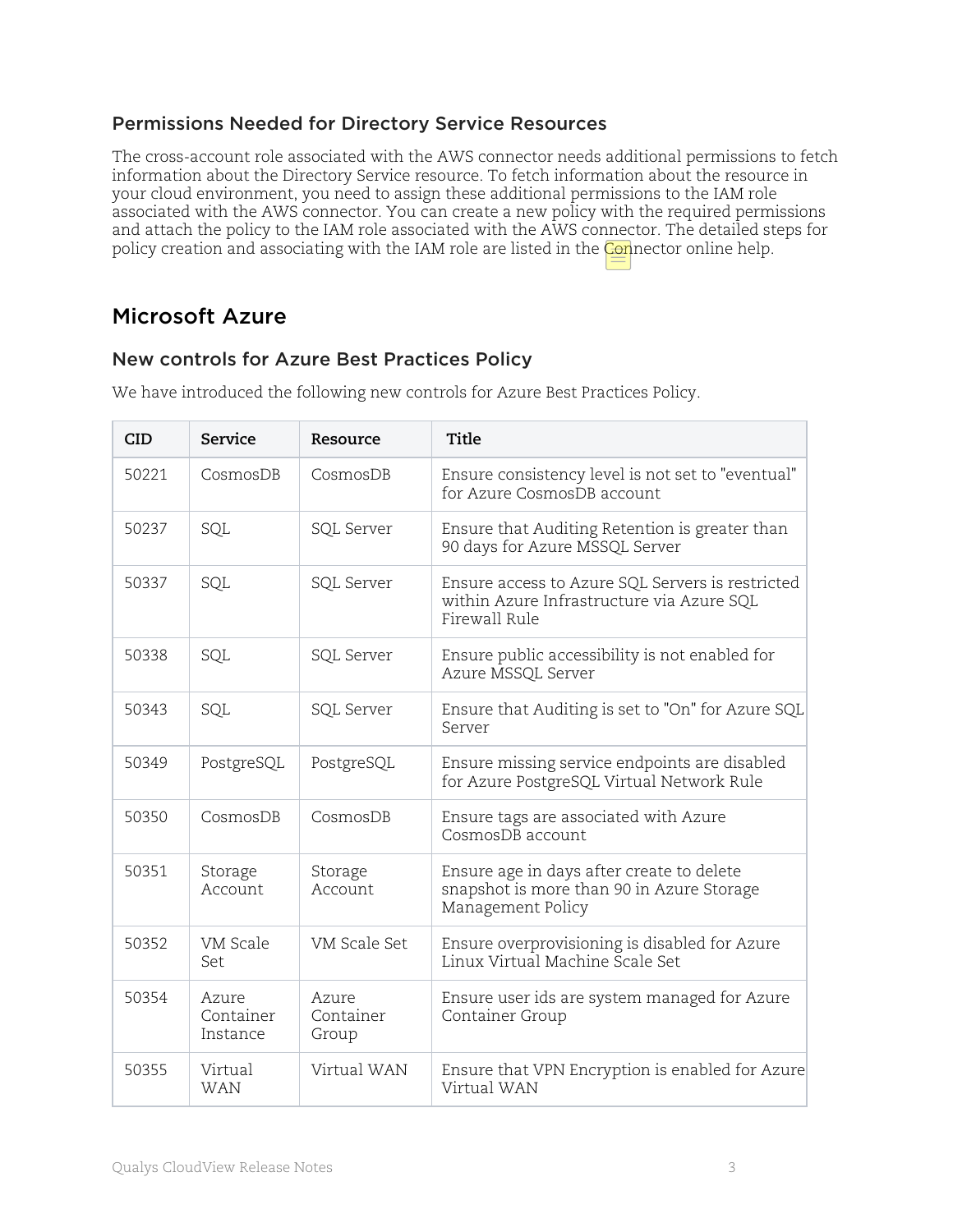| <b>CID</b> | Service                        | Resource                                | <b>Title</b>                                                                                                                        |
|------------|--------------------------------|-----------------------------------------|-------------------------------------------------------------------------------------------------------------------------------------|
| 50356      | VM Scale<br>Set                | VM Scale Set                            | Ensure use of NSG with Azure Virtual Machine<br>Scale Set                                                                           |
| 50357      | Network<br>Watcher             | Network<br>Watcher Flow<br>Log          | Ensure flow logging is enabled for Azure<br>Network Watcher via Azure Network Watcher<br>Flow Log                                   |
| 50358      | Azure<br>Container<br>Registry | Azure<br>Container<br>Registry          | Ensure that admin user is disabled for Azure<br>Container Registry                                                                  |
| 50359      | Log<br>Analytics<br>Workspace  | Log Analytics<br>Workspace              | Ensure queries are not supported over the<br>public internet for Azure Log Analytics<br>Workspace                                   |
| 50360      | Load<br>Balancer               | Load Balancer                           | Ensure that standard sku is used to enforce TLS<br>for Azure Load Balancer                                                          |
| 50361      | VM Scale<br>Set                | VM Scale Set                            | Ensure overprovisioning is disabled for Azure<br>Windows Virtual Machine Scale Set                                                  |
| 50362      | Log<br>Analytics<br>Workspace  | Log Analytics<br>Workspace              | Ensure log analytics workspace has daily quota<br>value set for Azure Log Analytics Workspace                                       |
| 50363      | Network<br>Watcher             | Network<br>Watcher Flow<br>Log          | Ensure that traffic analytics is enabled via<br>Azure Network Watcher Flow Log                                                      |
| 50365      | Application<br>Gateway         | Application<br>Gateway                  | Ensure end-to-end TLS is enabled to encrypt<br>and securely transmit sensitive data to the<br>backend for Azure Application Gateway |
| 50366      | Azure CDN                      | Azure CDN<br>Endpoint                   | Ensure HTTP is disallowed for Azure CDN<br>Endpoint                                                                                 |
| 50367      | Eventhub                       | Eventhub<br>Namespace                   | Ensure auto inflate is enabled for Azure<br>Eventhub Namespace                                                                      |
| 50368      | Azure<br>Analysis<br>Services  | Azure<br>Analysis<br>Services<br>Server | Ensure data backup is enabled using "blob<br>container uri" for Azure Analysis Services<br>Servers                                  |
| 50369      | Azure CDN                      | Azure CDN<br>Endpoint                   | Ensure compression is enabled for Azure CDN<br>Endpoint                                                                             |
| 50370      | Azure<br>Analysis<br>Services  | Azure<br>Analysis<br>Services<br>Server | Ensure Power BI analysis services are defined<br>for Azure Analysis Services Server                                                 |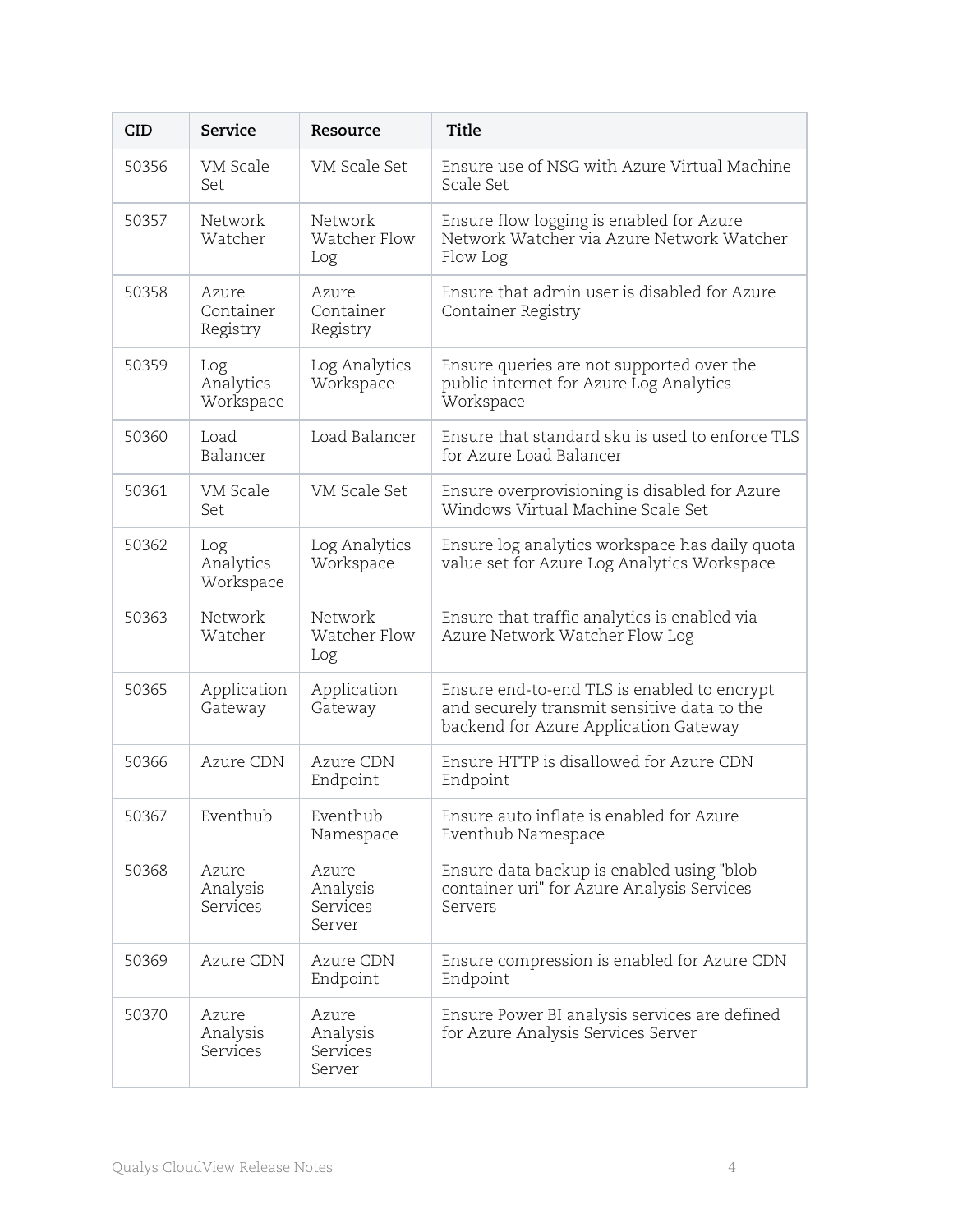# Common Feature

#### <span id="page-4-0"></span>Reporting Permission

We have added new permission – Assign Global Reporting Permissions to provide users the permissions to create, read, edit, and delete reports in CloudView. By default, the Manager users have the global reporting permissions and CloudView reporting permissions.

All existing sub-users with the write permissions to CloudView will have the new reporting permissions enabled. All existing sub-users with read-only permissions do not have the reporting permissions.

We have provided a new pre-defined role 'CloudView - only Reports' which has the 'Assign Global Reporting Permissions' enabled. You can assign this role to any sub-user to provide access to CloudView reports.

The manager user can choose to enable or disable the reporting access to CloudView reports for sub-users For a sub-user to be able to perform reporting actions, a user with the Manager role needs to assign the permission to the sub-users from the Administration utility.



### <span id="page-4-1"></span>Tag-based Access Configuration

With the introduction of the Connector app, all the CloudView groups that were assigned to CloudView connectors are migrated to Qualys tags with the prefix 'CLV-'. Connector groups that were not assigned to any connectors are not migrated. You can control access to connectors by assigning tags.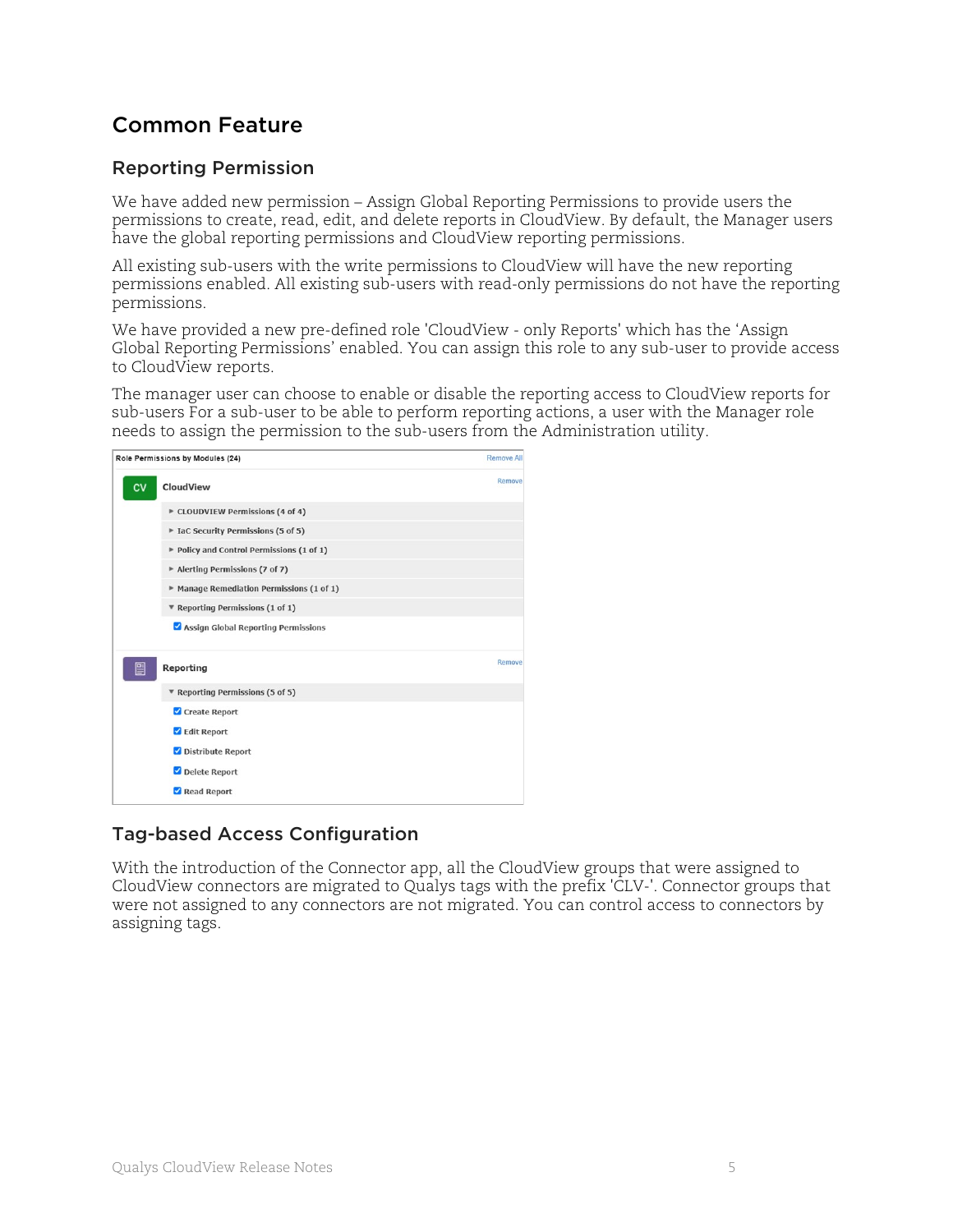| <b>CloudV</b> |                                 | <b>Select Tags</b>                  |
|---------------|---------------------------------|-------------------------------------|
|               | <b>View</b>                     | Select tags from the available list |
| Config        | Run                             | <b>Create New Tag</b>               |
|               | <b>Delete</b>                   | Search for Tags                     |
|               | <b>Assign Tag</b>               |                                     |
|               | <b>Disable</b>                  | All Tags (7)                        |
|               | <b>Show Resources</b>           | OCI Asset<br>$\checkmark$           |
| £<br>To ce    | <b>Show Control Evaluations</b> | test-azure-conn-tag<br>$\checkmark$ |
| the m         | <b>Show Errors</b>              | Azure Asset                         |
|               | <b>Merge Connectors</b>         | $\vert$ t1                          |
|               | Actions (1) $\vee$              | $\vert$ t2                          |
|               |                                 | AWS Asset                           |
|               | <b>CONNECTOR NAME</b>           | CLV-ALL                             |
|               | R<br>test conn3<br>$\lambda$    |                                     |
|               | azure conn                      | Add Tags (2)<br>Cancel              |

Previous configurations involving groups are now replaced with tags.

For example, in Assessment Report, the Report Source allows users to choose connectors from 'All connectors' or 'Tags/Connectors'.

| <b>Create Report</b><br>$\leftarrow$                                                                            |                                                                                                                             |                   |
|-----------------------------------------------------------------------------------------------------------------|-----------------------------------------------------------------------------------------------------------------------------|-------------------|
| <b>STEPS 2/3</b><br><b>Basic Information</b><br>$\mathbf{1}$<br><b>Report Source</b><br>Ø<br>3 Review & Confirm | <b>Report Source</b><br>Report Template<br>Assessment Report<br>Cloud Provider *<br>AWS<br>$\checkmark$<br>Execution Type * |                   |
|                                                                                                                 | $\odot$ Run Time<br>$\bigcap$ Build Time<br>Policy *                                                                        |                   |
|                                                                                                                 | AWS Best Practices Policy $\,\mathord{\times}\,$                                                                            | $\times$ $\times$ |
|                                                                                                                 | Connectors<br>All Connectors<br>◯ Tags / Connectors<br>Search Query                                                         |                   |
|                                                                                                                 | $\odot$<br>control.criticality:HIGH<br>Last 24 Hrs<br>$\times$                                                              | $\checkmark$      |
|                                                                                                                 | Cancel<br>Previous<br><b>Next</b>                                                                                           |                   |

With the removal of Groups, we will also have removed the Access Management tab from CloudView Configuration. Now user access management can be done by assigning the necessary tags to connectors/users.

#### <span id="page-5-0"></span>Connector Configuration

We have launched one centralized application – Connector, to create connectors for AssetView and CloudView. Thus, connector creation can only be done through the Connector app.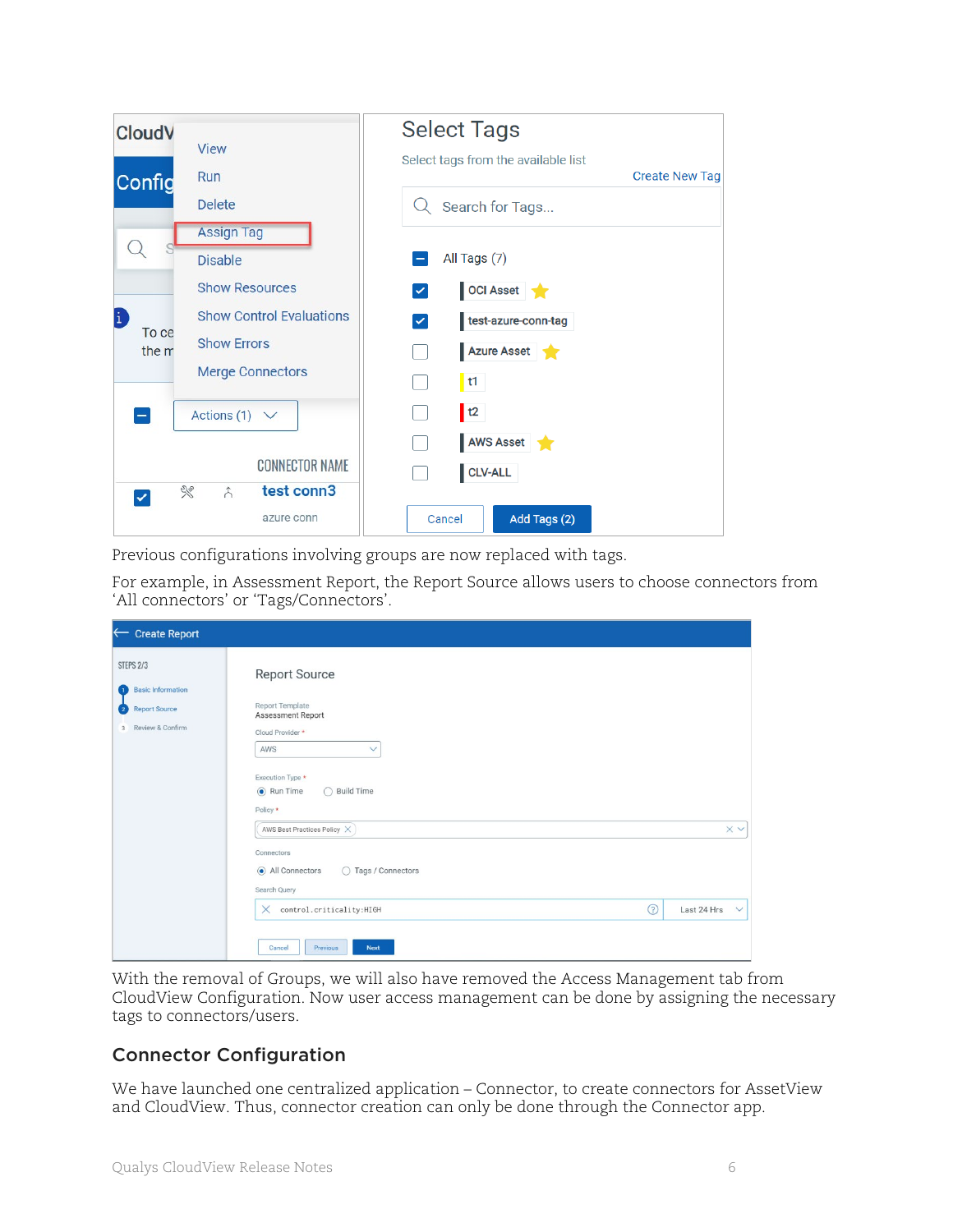The changes to the CloudView connector configuration will not be allowed until you merge the CloudView connectors to the Connectors application. You are requested to merge CloudView connectors to the Connectors application by using the merge feature.

| CloudView $\vee$       | HOME                                            | DASHBOARD<br><b>RESOURCES</b> | <b>MONITOR</b>               | POLICY<br><b>REPORTS</b> | <b>RESPONSES</b><br>CONFIGURATION             |                                                                                                                                                                                                                               | $\triangleright$<br>(2) |
|------------------------|-------------------------------------------------|-------------------------------|------------------------------|--------------------------|-----------------------------------------------|-------------------------------------------------------------------------------------------------------------------------------------------------------------------------------------------------------------------------------|-------------------------|
| Configuration          | Amazon Web Services                             | Microsoft Azure               | <b>Google Cloud Platform</b> |                          |                                               |                                                                                                                                                                                                                               |                         |
| Q<br>Search            |                                                 |                               |                              |                          | ℗                                             | 2 Connectors<br>$\frac{1}{2}$<br>$\frac{1}{2}$<br>--                                                                                                                                                                          |                         |
| $\bullet$              |                                                 |                               |                              |                          |                                               | To centralize connectors, migrate existing connectors (with $\land$ icon) to the Connectors application. Select one or more connectors and click 'Merge Connectors' from the quick action menu to proceed with the migration. | ×                       |
| Configure Base Account |                                                 |                               |                              |                          |                                               | 1-2 of 2 3 3 上 C 〇 @                                                                                                                                                                                                          |                         |
| CONNECTOR NAME         | TAGS                                            |                               | ACCOUNT ID                   | <b>STATUS</b>            | <b>RESOURCES</b>                              | MODULES                                                                                                                                                                                                                       |                         |
| 欠                      | <b>AWS Connector Test</b>                       |                               |                              | Queued                   | 443<br>Last Synced On May 10, 2022 04:03 PM   | CV                                                                                                                                                                                                                            |                         |
| ※   人                  | <b>AWS Market place Conr</b><br><b>Tag Test</b> |                               | qualys-marketplace           | Completed successfully   | 3.89K<br>Last Synced On May 10, 2022 05:21 PM | CV                                                                                                                                                                                                                            |                         |

Select the connectors with the  $\hat{\Delta}$  icon to merge them with the Connector app. After merging the connectors from CloudView, you can update the connectors in the Connectors application.

For merged connectors, tags can be assigned from the Connectors app. For unmerged connectors, tags can be assigned from the CloudView CONFIGURATION tab.

For details, refer to the Configure Connectors topic in the CloudView online help.

#### <span id="page-6-0"></span>Build-Time Report Creation

CloudView has now introduced the option for users to generate On-Screen reports for build-time controls. A new parameter called "Execution Type" is introduced with two values 'Runtime' and 'Buildtime' for users to choose from.

Navigate to Reports-> On-Screen Reports-> Click 'Create New Template'

| <b>Qualys.</b> Express                                     |                            |                          |                  |                       |                 |                |                  |                      |                        |
|------------------------------------------------------------|----------------------------|--------------------------|------------------|-----------------------|-----------------|----------------|------------------|----------------------|------------------------|
| CloudView $\vee$                                           | HOME                       | <b>DASHBOARD</b>         | <b>RESOURCES</b> | <b>MONITOR</b>        | <b>POLICY</b>   | <b>REPORTS</b> | <b>RESPONSES</b> | <b>CONFIGURATION</b> | $\triangleright$<br>8Q |
| Reports                                                    | <b>Reports</b>             | <b>On-Screen Reports</b> |                  |                       |                 |                |                  |                      |                        |
| $\Box$<br>Actions $(0)$ $\vee$                             | <b>Create New Template</b> |                          |                  |                       |                 |                |                  |                      | 0-0 of 0 3 3 C C @     |
| TITLE<br>Coloot Duildtime" from the Desig Information page | <b>TYPE</b>                | <b>PLATFORM</b>          |                  | <b>EXECUTION TYPE</b> | <b>ACCOUNTS</b> |                |                  | <b>FORMAT</b>        | CREATED ON 1           |

Select 'Buildtime' from the Basic Information page.